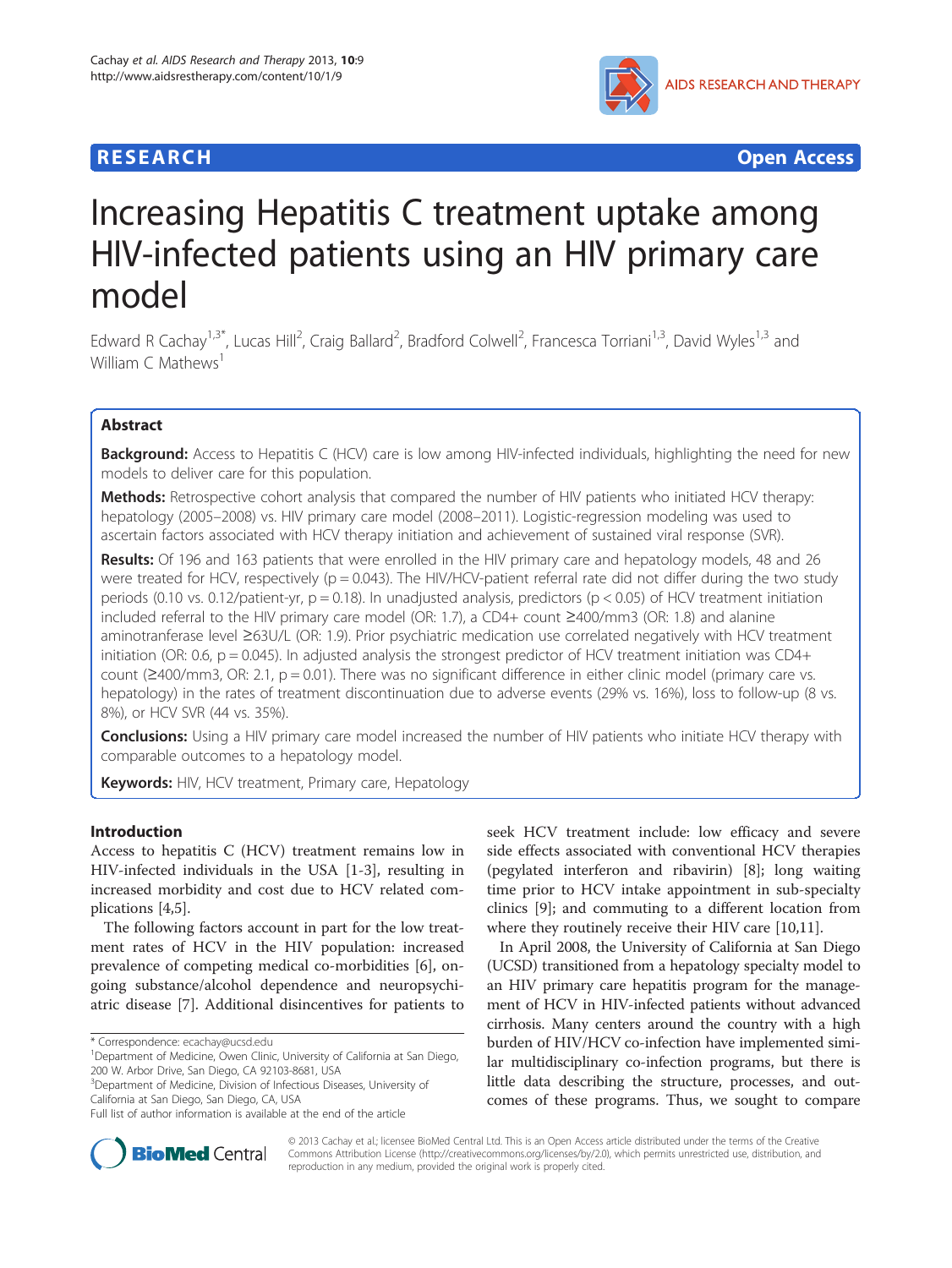the rates of referral, treatment initiation and completion between a prior hepatology-managed co-infection clinic and a subsequent HIV primary care managed co-infection clinic after the first three years of transition.

## Methods

## Study design and patients

We compared two adult cohorts: (1) UCSD hepatology specialty model (1 Jan 2005–31 March 2008) and (2) the UCSD Owen hepatitis co-infection clinic (1 April 2008–30 July 2011). Inclusion criteria required: (1) a documented clinical decision regarding HCV treatment eligibility; (2) if treated, HCV treatment consisting of pegylated interferon and ribavirin. The study was approved by the UCSD Human Research Protection Program.

## Description of HIV primary care model

The UCSD Owen clinic cares for more than 3,000 HIVinfected patients of whom approximately 20% are coinfected with HCV. Prior to April 2008 a team of hepatologists managed a once weekly clinic for assessment of HIV/HCV patients. There were no explicit inclusion criteria for referral to the traditional hepatology-based clinic. Historically, HIV providers made referral decisions based on their own referral criteria. The new hepatitis coinfection primary care model also operates as one clinic session per week and is staffed by three HIV clinicians with Infectious Diseases certification, a psychiatrist, two clinical pharmacists specialized in HIV care, one health educator and a substance counselor. There was no change in procedures for patient referral to the primary care managed co-infection clinic nor were there any other structural changes to the HIV clinic during the transition process; all HIV patients under care with viral hepatitis co-infection could be referred by their HIV primary care provider for evaluation. Every patient underwent a detailed clinical, laboratory and imaging (ultrasound and/or abdomino-pelvic computer tomography) assessment for staging degree of liver disease according to standard of care and ruling out indirect evidence of advanced liver disease and/or portal hypertension [\[12\]](#page-11-0). Patients with HCV genotype 1 or 4 were offered a liver biopsy performed by the interventional radiology service unless patients declined the procedure. Esophagogastroduodenoscopies when required were completed by the gastroenterology service. Our minimal requirements for HCV treatment eligibility were: (1) undetectable HIV viral load and CD4 cell count  $\geq 200/cm^3$  if on antiretroviral therapy; (2) CD4 cell count  $\geq 500/cm^3$  irrespective of HIV viral load value if naïve to antiretroviral therapy; (3) absence of Child B or C liver cirrhosis; (4) stable concurrent medical co-morbidity; (5) favorable recommendation from the team's psychiatrist; (6) registration in the San Diego needle exchange program in the case of ongoing parenteral drug use with

documentation of controlled HIV infection as in (1) and (2), plus documentation of no missed clinic appointments during HCV staging process; and (7) alcohol sobriety for at least 3 months prior to HCV treatment initiation. Homeless patients were required to receive all weekly pegylated interferon injections in clinic.

# HCV treatment monitoring strategies and role of pharmacists in the HIV primary care model

Following favorable consideration to initiate HCV therapy, a patient was assigned to one of three groups for HCV treatment monitoring: Group 1 had patients without major significant medical co-morbidity, social barriers and no on-going illicit substance use. Group 2 comprised patients with on-going substance use and/or homelessness, Group 3 included patients with severe neuropsychiatric disease (i.e. prior suicidal attempts) and/or medical co-morbidities (i.e. history of congestive heart failure). Patients were followed by physicians and pharmacist specialized in HIV where frequency of follow-up and laboratory testing was based on monitoring group assignment (Additional file [1](#page-10-0): Table S1 and Additional file [2](#page-10-0): Table S2). Pharmacists verified: (1) potential medication interactions; (2) HIV antiretroviral adherence; (3) HCV health education; (4) insurance coverage for access to HCV medication; and (5) patient understanding of HCV medication dosing, administration, and possible side effects. During HCV treatment, HIV pharmacists assist in monitoring: (1) adherence to HCV therapy; (2) critical laboratory results; (3) HCV medication and adjunctive therapy access during treatment course; and (4) unexpected medication interactions/clinical complaints not reported by the patient to physicians.

## Study outcomes

The primary outcome was the difference in the number of referred patients who initiated HCV therapy in both cohorts during the study period. Secondary outcomes were: (1) referral rates by HIV primary care providers for HCV treatment consideration and (2) proportion of patients that following HCV therapy achieved sustained viral response (SVR).

# Independent variables

The following independent variables were assessed: (1) sociodemographic (age, sex, race/ethnicity, HIV risk factor); (2) HIV related (CD4 cell count, HIV viral load and proportion of patients on antiretroviral therapy); (3) HCV viral load and genotype; (4) histological severity of liver disease according to modified Knodell score; (5) neuropsychiatric history, including proportion of patients on any psychotropic medications; (6) history of self-reported illicit substance and/or alcohol use within the last 3 months of HCV treatment evaluation by completion of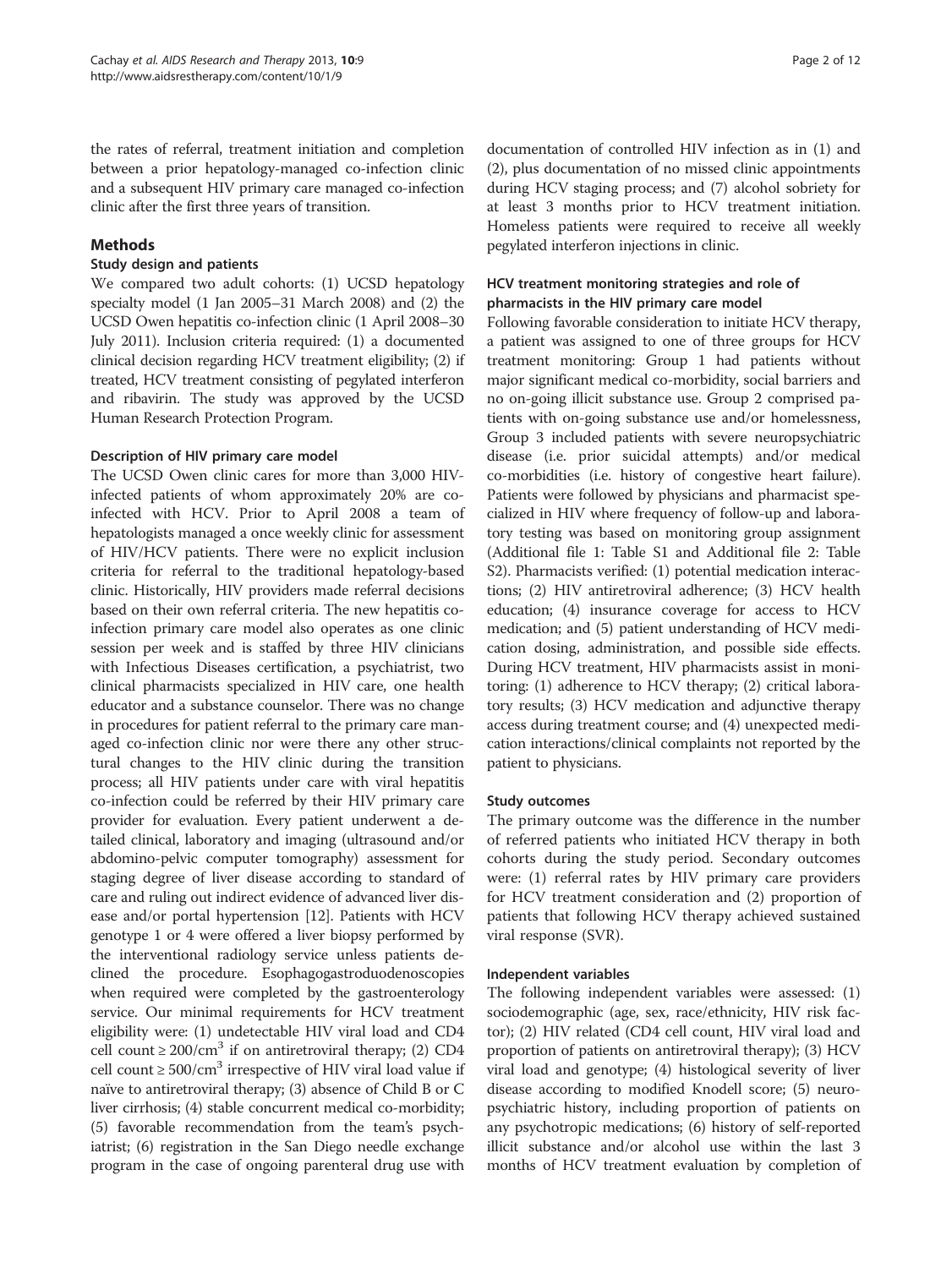<span id="page-2-0"></span>the ASSIST instrument [\[13\]](#page-11-0) and subsequent evaluation by the substance abuse counselor and (7) laboratory values [hemoglobin, platelet count, alanine aminotransferase (ALT), international normalized ratio (INR)].

#### **Statistics**

Baseline comparison of clinical characteristics between patients referred to the two clinic models was evaluated using exact Wilcoxon tests for continuous and Fisher's test for categorical variables. Among patients referred to each clinic model differences in reasons for deferring HCV therapy were explored using chi-square analyses. Bivariate analyses were used to explore the effect of each independent variable in predicting the decision for HCV treatment initiation. Then, we fitted a multiple logistic regression model to adjust for confounding and effect modification of variables associated with HCV therapy initiation using the co-variates found to be significant in prior bivariate analysis ( $p < 0.10$ ). We estimated referral rates as the number of referrals per patient-year of follow-up during the study period. The beginning of follow-up for the hepatology or primary care group was defined as the later of either the date of first date of each cohort study period or the date of first visit to each coinfection clinic model. The end of follow-up for each group was the earlier of either the date of last visit to the co-infection clinic model or the end of the two respective study periods. The referral rate ratio and 95% confidence interval was estimated with its associated pvalue. Analyses were performed using NCCSS version 8.0 (Kaysville, Utah, USA).

#### Results

From a total of 667 and 616 HIV/HCV co-infected patients during the studied periods, 256 and 203 were referred for HCV treatment evaluation to the HIV primary care and hepatology models, respectively. The HCV prevalence was similar during studied periods, HIV primary care model (17%) and hepatology (18%). The patient referral rate for HCV treatment did not differ during the 2 study periods, 0.12 vs. 0.10/patient-year for HIV primary care and hepatology models [difference −0.02, 95% confidence intervals (CI)  $-0.03$  to 0.06; p = 0.18]. Main reasons for exclusion of 100 patients after initial visit are shown in Figure 1. The final study cohorts were composed of 196 and 163 patients for the HIV primary care and the hepatology models, respectively. Of note there was no difference in the proportion of patients excluded in both clinic models due to prior HCV treatment null-response  $(11/196 \text{ vs. } 6/163; \text{ p} = 0.39)$ , Figure 1.

Patients referred to the HIV primary care model were older (median 48 vs. 45 years), had a higher proportion of non-hispanics (85 vs. 74%) and reported more frequently heterosexual sex as HIV risk factor (24 vs. 15%) than those referred to the hepatology model. They also had higher median CD4+ cell counts (431 vs. 372/mm<sup>3</sup>) and platelet counts (208 vs.  $184 \times 103/\text{mm}^3$ ) at the time of HCV treatment consideration (Table [1](#page-3-0)). There were

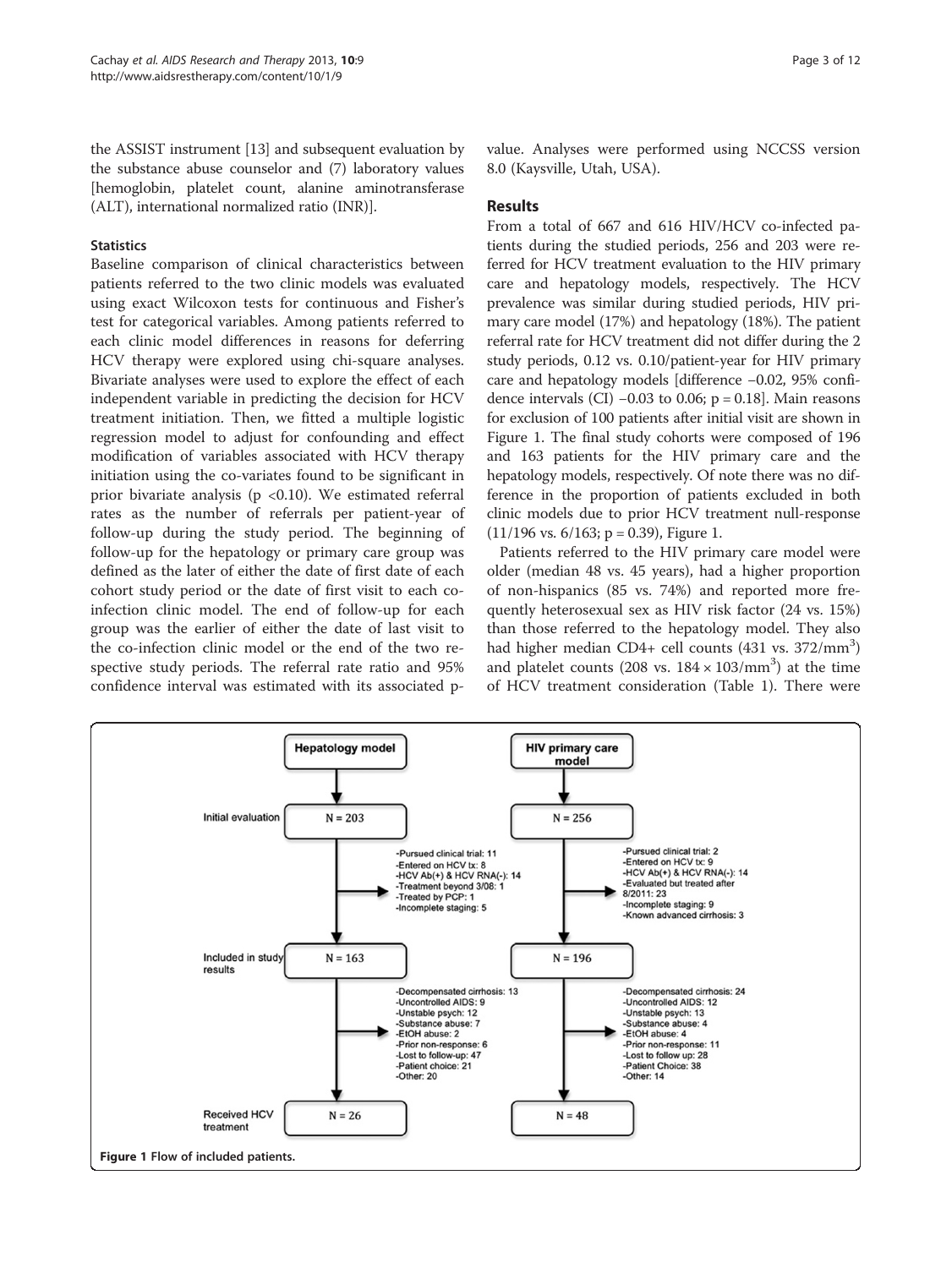| Clinic model                                                        | Hepatology        | HIV primary care  | $\pmb{P}$           |
|---------------------------------------------------------------------|-------------------|-------------------|---------------------|
|                                                                     | $(n = 163)$       | $(n = 196)$       | value               |
| Median age - years (range)                                          | $45(26 - 73)$     | 48(19-75)         | $0.02^{\rm a}$      |
| Sex: Male (%)                                                       | 137(84)           | 165(84)           | 0.97 <sup>b</sup>   |
| Race                                                                |                   |                   |                     |
| White                                                               | 115               | 138               | 0.20 <sup>c</sup>   |
| Black                                                               | 39                | 50                |                     |
| Asian                                                               | $\mathbf 0$       | 3                 |                     |
| Other/unknown                                                       | 9                 | 5                 |                     |
| Ethnicity                                                           |                   |                   |                     |
| Hispanic                                                            | 35                | 26                | 0.03 <sup>c</sup>   |
| Not-Hispanic                                                        | 121               | 167               |                     |
| Unknown                                                             | 7                 | 3                 |                     |
| HIV risk factors                                                    |                   |                   |                     |
| Gay/bisexual                                                        | 79                | 78                | 0.003 <sup>c</sup>  |
| Heterosexual                                                        | 24                | 46                |                     |
| Intravenous drug use                                                | 3                 | 8                 |                     |
| Hemophilia                                                          | 8                 | 5                 |                     |
| combination                                                         | 25                | 47                |                     |
| Other/unknown                                                       | 24                | 12                |                     |
| Median CD4+ cell count - cells/mm <sup>3</sup> (range) <sup>1</sup> | 372 (29-1179)     | 431 (38-1612)     | 0.05 <sup>a</sup>   |
| Median HIV load - log <sub>10</sub> copies/mL (range)               | $2.6$ (2.6-5.8)   | $2.6$ (2.6-6.6)   | 0.12 <sup>a</sup>   |
| Number on HAART therapy - %                                         | 132 (81)          | 172 (88)          | $0.08^{\rm b}$      |
| Hepatitis C genotype <sup>2</sup>                                   |                   |                   |                     |
| Genotype 1,4                                                        | 125               | 158               | 0.68 <sup>c</sup>   |
| Genotype 2,3                                                        | 31                | 35                |                     |
| Median HCV load - $log_{10}$ copies/mL (range) <sup>3</sup>         | $6.29(1.9 - 8.4)$ | $6.43(2.2 - 8.4)$ | $0.43^{\text{a}}$   |
| Liver biopsy scores <sup>4</sup>                                    |                   |                   |                     |
| $FO-2$                                                              | 39                | 42                | 0.95 <sup>c</sup>   |
| F3,4                                                                | 37                | 39                |                     |
| Any neuropsychiatry history - %                                     | 100 (61%)         | 119 (61%)         | $0.85^{b}$          |
| On any psychiatry medications - %                                   | 75 (46%)          | 88 (45%)          | 0.83 <sup>b</sup>   |
| Drugs or alcohol use within 3months of HCV treatment consideration  |                   |                   |                     |
| No                                                                  | 71                | 115               | 0.0001 <sup>c</sup> |
| yes                                                                 | 45                | 72                |                     |
| unknown                                                             | 47                | 9                 |                     |
| Median hemoglobin levels - g/dL (range)                             | $14.7(9 - 18.7)$  | 14.3 (7.7-17.6)   | $0.13^a$            |
| Median platelet count -1000/mm <sup>3</sup> (range)                 | 184 (44-531)      | 208 (41-548)      | 0.004 <sup>a</sup>  |
| Median ALT - U/L (range)                                            | 68 (20-980)       | 57 (12-1280)      | 0.51 <sup>a</sup>   |
| Median INR (range)                                                  | $1.1 (0.9 - 2.3)$ | $1.0(0.9-2.6)$    | $0.05^{\text{a}}$   |

# <span id="page-3-0"></span>Table 1 Characteristics of the patients assessed for hepatitis C treatment consideration according to clinic model

ALT = Alanine aminotransferase ; AST = Aspartate aminotransferase; INR = International normalized ratio.

<sup>1</sup> CD4+ counts available in 150 of 163 patients in the hepatology model and in all patients in HIV primary care model.

<sup>2</sup> HCV genotype was not available in seven patients in hepatology model and one in HIV primary care model.

<sup>3</sup> Liver biopsies: 70 in hepatology and 67 in HIV primary care models.

<sup>4</sup> Two patients in the hepatology model had no available HCV viral load.

<sup>a</sup> Wilcoxon Rank-Sum Test.

**b** Chi-square Test.

<sup>c</sup> Fisher's exact Test.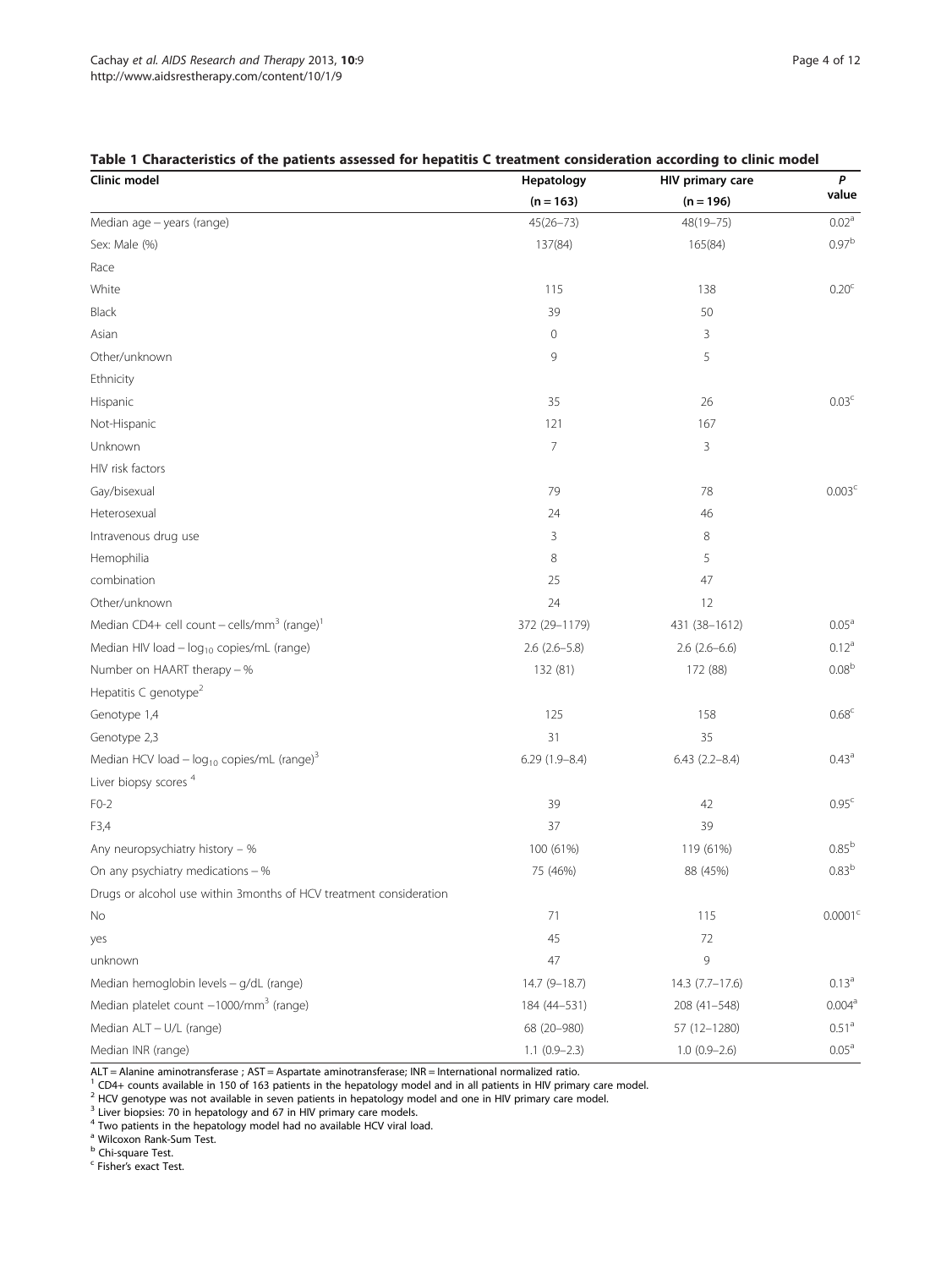| Clinic model                                                           | Hepatology        | HIV primary care    | P                   |
|------------------------------------------------------------------------|-------------------|---------------------|---------------------|
|                                                                        | $(n = 26)$        | $(n = 48)$          | value               |
| Median age - years (range)                                             | $44(27-62)$       | 49 (19-61)          | $0.18^{a}$          |
| Sex: Male (%)                                                          | 23 (88)           | 38 (79)             | 0.32 <sup>b</sup>   |
| Race                                                                   |                   |                     |                     |
| White                                                                  | 21                | 32                  | 0.44 <sup>c</sup>   |
| Black                                                                  | $\overline{4}$    | 13                  |                     |
| Other/unknown                                                          |                   | 3                   |                     |
| Ethnicity                                                              |                   |                     |                     |
| Hispanic                                                               | 5                 | $\overline{7}$      | $0.12^{c}$          |
| Not-Hispanic                                                           | 19                | 41                  |                     |
| Unknown                                                                | 2                 | $\mathbf 0$         |                     |
| HIV risk factors                                                       |                   |                     |                     |
| Gay/bisexual                                                           | 8                 | 21                  | 0.008 <sup>c</sup>  |
| Heterosexual                                                           | 5                 | 14                  |                     |
| Intravenous drug use                                                   | 1                 | $\mathbf 0$         |                     |
| Hemophilia                                                             | 3                 | $\mathbf 0$         |                     |
| combination                                                            | 3                 | 11                  |                     |
| Other/unknown                                                          | 6                 | $\overline{2}$      |                     |
| Median CD4+ cell count - cells/mm <sup>3</sup> (range)                 | 375 (149-1179)    | 522 (130-1142)      | 0.02 <sup>a</sup>   |
| Number with undetectable HIV load (%)                                  | 22 (85)           | 29 (83)             | $0.88^{\rm b}$      |
| Hepatitis C genotype <sup>2</sup>                                      |                   |                     |                     |
| Genotype 1/4                                                           | 19                | 39                  | 0.42 <sup>b</sup>   |
| Genotype 2/3                                                           | 7                 | 9                   |                     |
| Median HCV load - log <sub>10</sub> copies/mL (range)                  | $6.04(5.1 - 7.7)$ | $6.41(3.0 - 7.6)$   | 0.88 <sup>a</sup>   |
| Liver biopsy scores <sup>1</sup>                                       |                   |                     |                     |
| $FO-2$                                                                 | 8                 | 12                  | 0.37 <sup>c</sup>   |
| F3,4                                                                   | 9                 | 23                  |                     |
| Number with relapse after prior HCV treatment (%)                      | 5(19)             | 5(11)               | 0.29 <sup>b</sup>   |
| Any neuropsychiatry history - %                                        | 17 (65)           | 23 (48)             | $0.15^{\rm b}$      |
| On any psychiatry medications $-$ %                                    | 11(42)            | 15(31)              | 0.34 <sup>b</sup>   |
| Drugs or alcohol use within 3months of HCV treatment consideration     |                   |                     |                     |
| No                                                                     | 12                | 32                  | 0.0001 <sup>c</sup> |
| Yes                                                                    | 5                 | 16                  |                     |
| Unknown                                                                | 9                 | $\mathbf 0$         |                     |
| Median hemoglobin levels - g/dL (range)                                | $14.8(11.1-16.9)$ | $14.5(12.1 - 16.6)$ | 0.17 <sup>a</sup>   |
| Median platelet count -1000/mm <sup>3</sup> (range)                    | 178 (56-367)      | 224 (113-418)       | 0.01 <sup>a</sup>   |
| Median ALT - U/L (range)                                               | 71 (22-980)       | 64 (19-1087)        | $0.48^{\circ}$      |
| Median INR (range)                                                     | $1.1 (0.9 - 1.4)$ | $1.0(0.9-1.2)$      | 0.69 <sup>a</sup>   |
| <b>HCV</b> treatment outcomes                                          |                   |                     |                     |
| Nº Patients with rapid viral response (%)                              | 4(15)             | 12(25)              | 0.34 <sup>b</sup>   |
| Nº Patients with complete early viral response (%)                     | 9(35)             | 26 (54)             | 0.11 <sup>b</sup>   |
| Nº Patients with end of treatment response (%)                         | 12 (46)           | 24 (50)             | $0.75^{b}$          |
| Nº Patients with sustained viral response (%)                          | 9(35)             | 21(44)              | $0.45^{b}$          |
| Nº Patients who discontinued HCV therapy due to non-viral response (%) | 8 (31)            | 9(19)               | $0.24^{b}$          |

## <span id="page-4-0"></span>Table 2 Characteristics of the patients treated for hepatitis C according to clinic model and treatment outcomes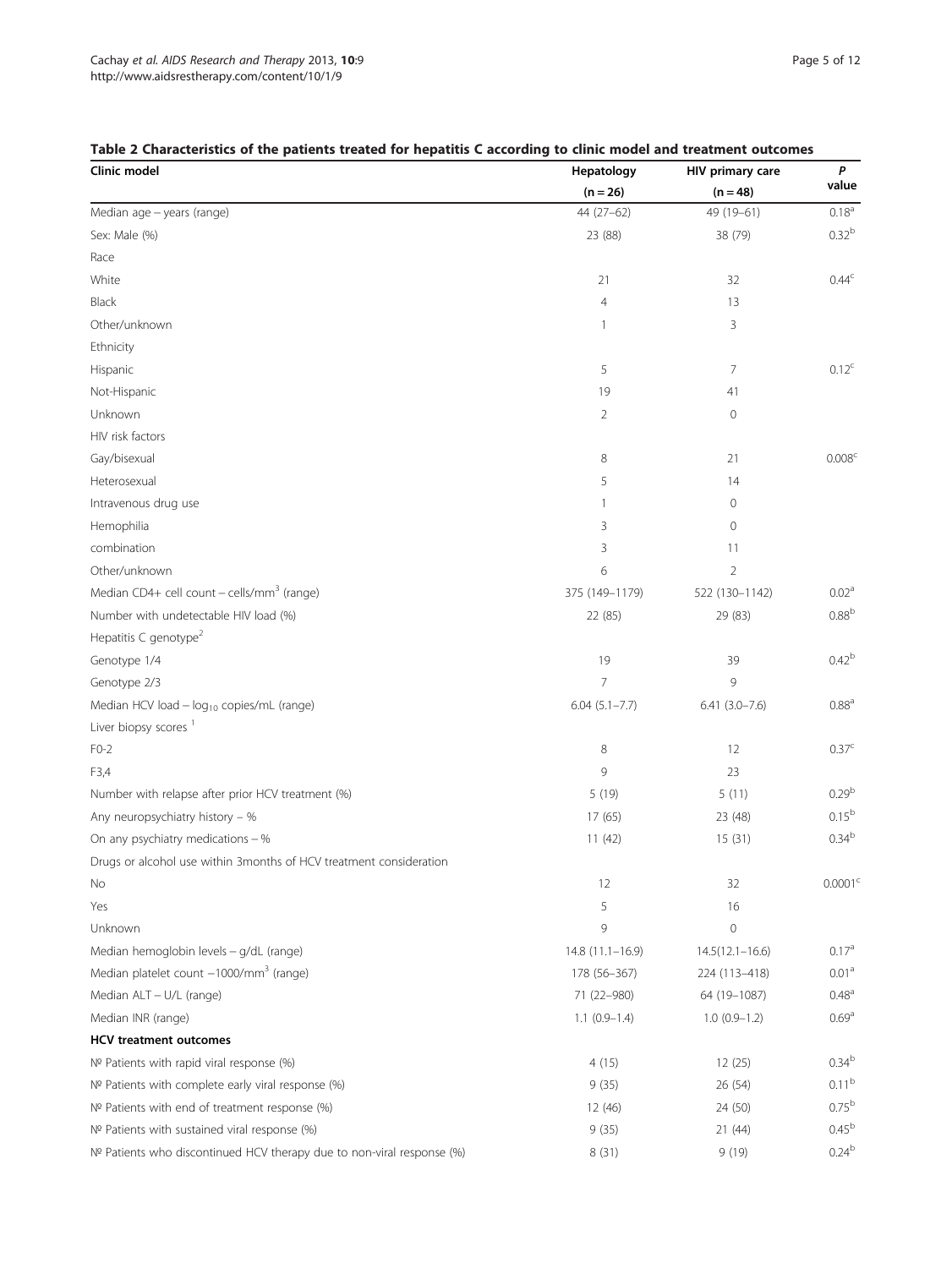| $N2$ Patients who discontinued HCV therapy due to treatment-related side effects (%) | 4(15) | 14 (29) |                     |
|--------------------------------------------------------------------------------------|-------|---------|---------------------|
| $No$ Patients lost to follow-up $(\%)$                                               | 2 (8) |         | $0.92^{\mathrm{b}}$ |

 $<sup>1</sup>$  Liver biopsies were not performed in 2 and 6 patients with genotype 1 in the hepatology and HIV primary care models respectively.</sup>

<sup>a</sup> Wilcoxon Rank-Sum Test.

**b** Chi-square Test.

<sup>c</sup> Fisher's exact Test.

no differences between clinic model cohorts of referred patients in plasma HIV or HCV viral load, HCV genotype distribution, liver fibrosis score, proportion of patients -receiving HIV therapy, -with neuropsychiatric history, -on psychotropic medications. Among patients referred to the HIV primary care model, 37% reported use of drugs or heavy alcohol within 3 months of HCV treatment consideration (Table [1\)](#page-3-0).

While in the HIV primary care model a higher proportion of patients (19 vs. 13%) chose to defer HCV therapy due to personal reasons (e.g. did not want to request time off at work), in the hepatology model more patients failed to initiate HCV therapy due to loss-to-follow up (29 vs. 14%), overall comparison  $\chi^2$  15.6, df = 8, p = 0.03 (Figure [1](#page-2-0)).

#### Treatment rates and predictors of Hepatitis C treatment

More patients were treated for HCV in the HIV primary care model than in the hepatology model (48 vs. 26,  $p =$ 0.043). This difference was more apparent in the second year of implementation of the HIV primary care model, when comparing the proportion of patients treated for HCV by year of study periods: year 1 (9 vs. 13%), year 2 (35 vs. 11%), year 3 (44 vs. 28%), for HIV primary care vs. hepatology models, respectively,  $\chi^2$  8.1, df = 2,  $p = 0.02$ .

Patients treated in the HIV primary care model had a higher median CD4+ cell count (522 vs. 375/mm<sup>3</sup>), platelet count (224 vs.  $178 \times 10^3/\text{mm}^3$ , p = 0.01) and frequency of drugs or alcohol use within 3 months of HCV therapy evaluation (33 vs. 19%). Among those treated for HCV, there were no differences between clinic models in the age, race/ethnicity, HIV/HCV viral load, proportion on HIV therapy, HCV genotype distribution, liver fibrosis score, relapse after prior HCV treatment or prevalence of psychiatric disease (Table [2](#page-4-0)). When comparing clinical characteristics of HCV treated and untreated patients within each model, in the hepatology model there were no clinical variables associated with the decision to initiate HCV treatment. However, patients treated for HCV under the HIV primary care model had higher CD4+ cell counts, lower rates of psychiatric illness, and were prescribed fewer psychotropic medications (Table [3](#page-6-0)). Using bivariate categorical analysis, independent predictors of HCV

therapy initiation included being referred to the HIV primary care model [odds ratio (OR) 1.8, 95% CI 1.1–2.9,  $p = 0.04$ ; having a higher CD4+ count ( $\geq 400$ /mm3, OR: 1.8, 95% CI 1.1–3.0) and ALT levels (> 63 U/L, OR: 1.9, 95% CI 1.2–2.9). Prior psychiatric medication use correlated negatively with HCV treatment initiation (OR: 0.6, 95% CI 0.3–0.99). Logistic regression analysis adjusting for all aforementioned significant variables showed that the strongest predictor of HCV treatment initiation was CD4+ count ( $\geq$ 400/mm3, OR: 2.1, 95% CI 1.2–3.6, p = 0.01) whereas a history of prior psychiatric medication use decreased the chances of HCV treatment initiation (OR: 0.5, 95% CI 0.3–0.9, p = 0.02), (Table [4\)](#page-8-0).

### Outcomes of HCV treatment

Similar proportions of patients achieved undetectable HCV viral load -at week 4 (rapid viral response [RVR]), at week 12 (complete early viral response [cEVR]) and at week 48 (end of treatment response [ETR]) in both models (HIV primary care vs. hepatology): RVR  $[12/48(25%)$  vs.  $4/$ 26(15%)], cEVR [26/48(54%) vs. 9/26(35%)] and ETR (24/ 48(50%, vs. 12/26(46%)]. Twenty-one of 48 patients (44%) in the HIV primary care and 9 of 26 patients (35%) in the hepatology model achieved HCV SVR (p =0.45).

When comparing both models (primary care vs. hepatology), there were no differences in the overall HCV treatment discontinuations rates [27/48(56%) vs. 14/26  $(54%)$ ,  $p = 0.84$ ] or cause-specific reasons HCV-treatment discontinuation rates: (1) non-viral response [9 /48 (18%) vs.  $8/26$  (31%),  $p = 0.24$ ]; (2) HCV therapy-related adverse events [14/48 (29%) vs. 4/26 (16%), p =0.19]; and loss to follow-up  $(4/ 48 (8%)$  vs. 2/26 (8%), p = 0.92]. The median time for HCV treatment discontinuation due to adverse events in the HIV primary care model was 12 weeks (range 1–55) and was comparable to the hepatology model (median 8 weeks, range 1–40). The reasons for treatment discontinuation in the hepatology model  $(n = 4)$ were hematologic (2) and neuropsychiatric (2) side effects. In the HIV primary care model, main reasons for adverseevents HCV treatment discontinuation  $(n = 14)$  were neuropsychiatric (7) and somatic (7) side effects. The somatic side effects included: severe fatigue (3), anorexia /weight loss (2), dizziness (1) and skin rash (1). In the HIV primary care model, 16 (33%) HCV treated patients were actively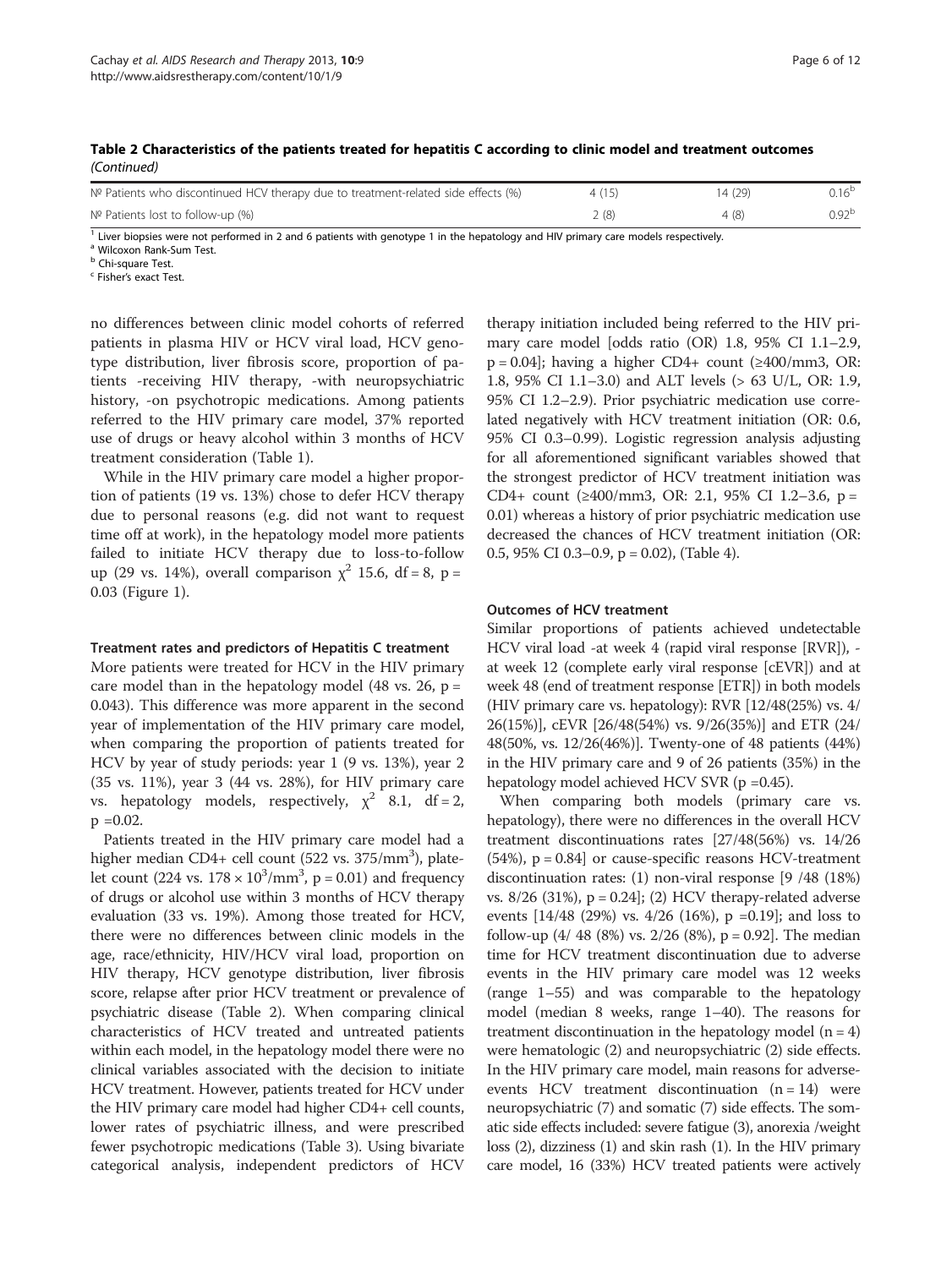| <b>Clinic Model</b>                                                   | Hepatology            |                                |                           | <b>HIV Primary care</b> |                      |                   |
|-----------------------------------------------------------------------|-----------------------|--------------------------------|---------------------------|-------------------------|----------------------|-------------------|
|                                                                       | <b>Treated</b>        | Not treated                    | P                         | <b>Treated</b>          | Not treated          | P                 |
|                                                                       | $(n = 26)$            | $(n = 137)$                    |                           | $(n = 48)$              | $(n = 148)$          |                   |
| Median age - years (range)                                            | 44 (27-62)            | 45 (26-73)                     | $0.73^{a}$                | 49 (19-61)              | 48 (23-75)           | 0.46 <sup>a</sup> |
| Sex: Male (%)                                                         | 23 (89)               | 114 (83)                       | 0.50 <sup>b</sup>         | 38 (79)                 | 127 (86)             | $0.27^{b}$        |
| Race                                                                  |                       |                                |                           |                         |                      |                   |
| White                                                                 | 21                    | 94                             | 0.46 <sup>c</sup>         | 32                      | 106                  | 0.63 <sup>c</sup> |
| <b>Black</b>                                                          | $\overline{4}$        | 35                             |                           | 13                      | 37                   |                   |
| Other/unknown                                                         | 1                     | 8                              |                           | $\overline{2}$          | 5                    |                   |
| Ethnicity                                                             |                       |                                |                           |                         |                      |                   |
| Hispanic                                                              | 5                     | 30                             | 0.64 <sup>c</sup>         | 7                       | 19                   | 0.59 <sup>c</sup> |
| Not-Hispanic                                                          | 19                    | 102                            |                           | 41                      | 16                   |                   |
| Unknown                                                               | 2                     | 5                              |                           | $\mathbf 0$             | 3                    |                   |
| HIV risk factors                                                      |                       |                                |                           |                         |                      |                   |
| Gay/bisexual                                                          | 8                     | 71                             | 0.18 <sup>c</sup>         | 21                      | 57                   | $0.33^c$          |
| Heterosexual                                                          | 5                     | 19                             |                           | 14                      | 32                   |                   |
| Intravenous drug use                                                  | 1                     | $\overline{2}$                 |                           | 0                       | 8                    |                   |
| Hemophilia                                                            | 3                     | 5                              |                           | 0                       | 5                    |                   |
| combination                                                           | 3                     | 22                             |                           | 11                      | 36                   |                   |
| Other/unknown                                                         | 6                     | 18                             |                           | $\overline{2}$          | 10                   |                   |
| Median CD4+ cell count $-$ cells/mm <sup>3</sup> (range)              | 375 (149-1179)        | 371 (29-<br>1025)              | 0.68 <sup>a</sup>         | 522 (130-1142)          | 388 (38-1612)        | $0.005^{\rm a}$   |
| Number of patients on HIV therapy (%)                                 | 22 (85%)              | 110 (80%)                      | 0.61 <sup>b</sup>         | 44 (92%)                | 128 (87%)            | $0.74^{\rm b}$    |
| Number with undetectable HIV load (%)                                 | 22 (85%)              | 95 (69%)                       | 0.11 <sup>b</sup>         | 40 (83%)                | 115 (78%)            | 0.41 <sup>b</sup> |
| Hepatitis C genotype <sup>1</sup>                                     |                       |                                |                           |                         |                      |                   |
| Genotype 1/4                                                          | 19                    | 106                            | 0.32 <sup>c</sup>         | 39                      | 119                  | 0.90 <sup>b</sup> |
| Genotype 2/3                                                          | $\overline{7}$        | 24                             |                           | 9                       | 26                   |                   |
| Median HCV load - $log_{10}$ copies/mL (range) <sup>2</sup>           | $6.0$ $(5.1 - 7.7)$   | $6.3(1.9 - 8.4)$               | 0.71 <sup>a</sup>         | $6.4$ $(3.01 - 7.6)$    | $6.4(2.2 - 8.4)$     | 0.19 <sup>a</sup> |
| Liver biopsy scores                                                   |                       |                                |                           |                         |                      |                   |
| $FO-2$                                                                | 8                     | 31                             | 0.10 <sup>c</sup>         | 12                      | 30                   | 0.19 <sup>c</sup> |
| F3-4                                                                  | 9                     | 28                             |                           | 13                      | 26                   |                   |
| unknown                                                               | 9                     | 78                             |                           | 23                      | 92                   |                   |
| Any neuropsychiatry history - %                                       | 17 (65%)              | 83(61%)                        | $0.65^{\rm b}$            | 23(48%)                 | 96(65%)              | 0.04 <sup>b</sup> |
| On any psychiatry medications $-$ %                                   | 11 (42%)              | 64(47)                         | 0.68 <sup>b</sup>         | 15(31%)                 | 73(49)               | $0.03^{\rm b}$    |
| Drugs or alcohol use within 3months of HCV treatment<br>consideration |                       |                                |                           |                         |                      |                   |
| No                                                                    | 12                    | 59                             | 0.55 <sup>c</sup>         | 32                      | 83                   | $0.15^{\circ}$    |
| Yes                                                                   | 5                     | 40                             |                           | 16                      | 56                   |                   |
| Unknown                                                               | 9                     | 38                             |                           | $\mathbf 0$             | 9                    |                   |
| Median hemoglobin levels - g/dL (range)                               | $14.8(11.1 -$<br>16.9 | $14.7(9-18.7)$                 | $0.37\textsuperscript{a}$ | $14.5(12.1 -$<br>16.6)  | $14.2(7.7-$<br>17.6) | 0.67 <sup>a</sup> |
| Median platelet count -1000/mm <sup>3</sup> (range)                   | 178 (56-367)          | 185 (44-531) 0.47 <sup>a</sup> |                           | 224 (113-418)           | 207 (41-548)         | $0.18^{a}$        |

# <span id="page-6-0"></span>Table 3 Comparison of characteristics of the treated vs. untreated patients for hepatitis C according to clinic model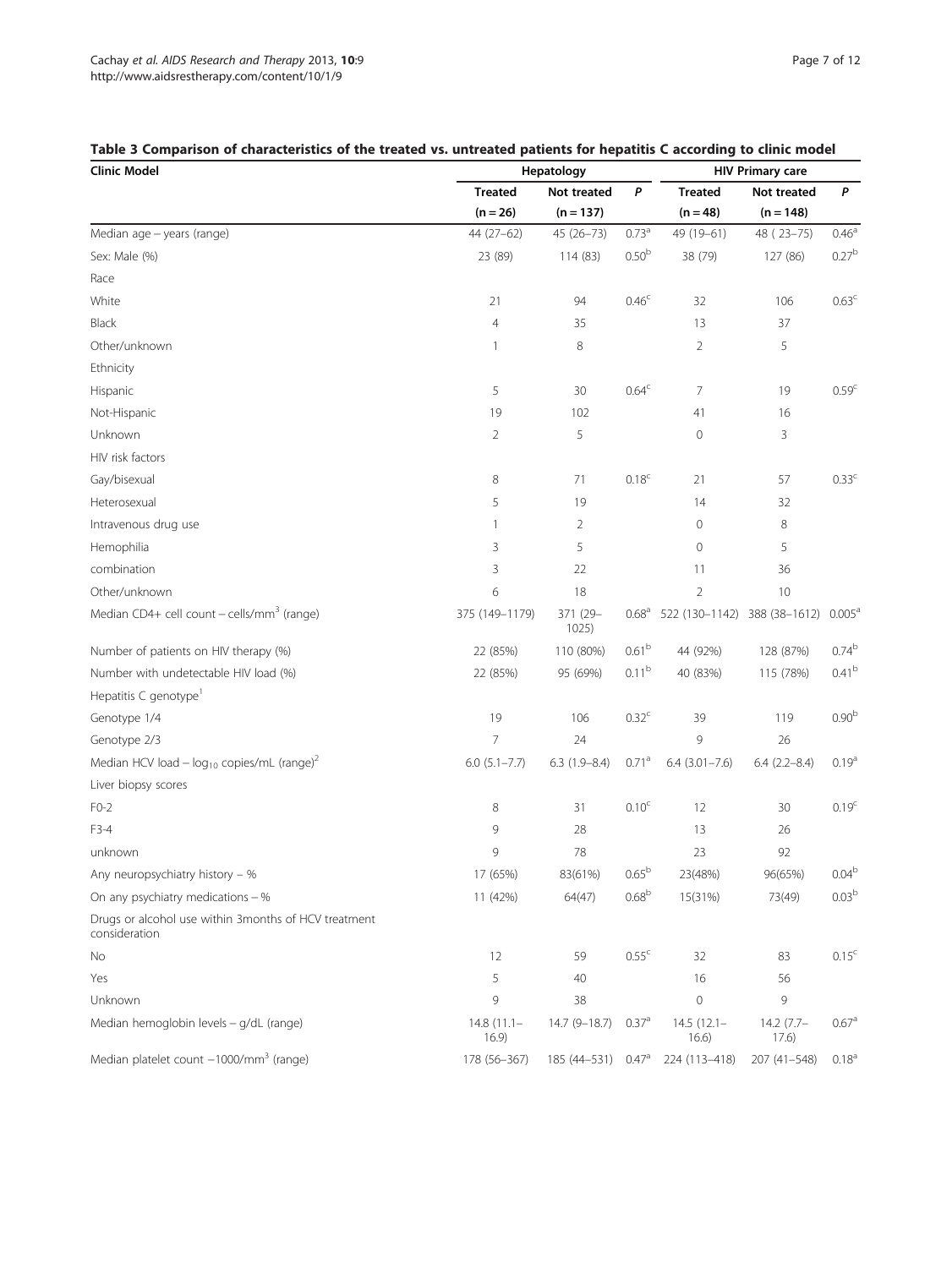| Median ALT - U/L (range) |  | 71 (22–980) 67 (20–488) 0.56 <sup>a</sup> 64 (19–1087) 56 (12–1280) 0.25 <sup>a</sup> |  |
|--------------------------|--|---------------------------------------------------------------------------------------|--|
| Median INR (range)       |  | 1.1 $(0.9-1.4)$ 1.1 $(0.9-2.3)$ $0.33^a$ 1.0 $(0.9-1.2)$ 1.0 $(0.9-2.6)$ $0.66^a$     |  |

Table 3 Comparison of characteristics of the treated vs. untreated patients for hepatitis C according to clinic model (Continued)

<sup>1</sup> In the hepatology model (7) and HIV primary care model (3) patients had no available genotype, all in untreated group, there were no patients with genotype #4 in treated groups.

 $2$  Two patients in the untreated group in the hepatology model had no available HCV viral load.

<sup>a</sup> Wilcoxon Rank-Sum Test.

**b** Chi-square Test.

<sup>c</sup> Fisher's exact Test.

using illicit substances of whom 2 were using intravenous drugs and 4 were homeless. None of the treated homeless patients were lost to follow-up.

Among patients treated in the HIV primary care model, 17 were considered high-risk: substance use and/ or homelessness  $(n = 10)$  and severe psychiatric and/or medical comorbidities  $(n = 7)$ . The group of 'high-risk' patients was assigned to special HCV treatment monitoring strategies as described in Additional file [1](#page-10-0): Table S1. There were no statistical differences between high-risk vs. non high-risk patients in the rates of SVR, discontinuations due to non-viral response or HCV therapy-related adverse events or loss to follow-up (Table [5](#page-9-0)). However, the difference in point estimates for loss to follow-up (18% vs. 3% [p = 0.08] for high and non-high risk, respectively) partially validates the criteria we used to identify high risk patients.

#### **Discussion**

Our comparison of the performance of an HIV primary care model for the treatment of HCV among HIV-infected patients in comparison to a subspecialty hepatology model allows the following conclusions to be made: (1) In the HIV primary care model there were more patients treated for HCV and fewer were lost to follow-up; (2) HCV treatment referral rates did not differ during two study periods; (3) discontinuation rates were similar in both models despite the increased prevalence of ongoing substance use in the HIV primary care model; (4) the rate of HCV cure (SVR) was similar in both clinic models.

The idea of using an HIV primary care model for the treatment of HCV is not new [[8,14-17](#page-11-0)]. However, a novel component of our approach was the integration of HIV clinical pharmacists to enhance protocol adherence and patient safety. Undoubtedly, the role of the pharmacists is becoming more prominent since the introduction of HCV direct acting antivirals in co-infected individuals, where attention to medication interactions is particularly important [[18](#page-11-0)].

The patient referral rate for HCV treatment did not increase during the HIV primary care model, but referred patients had less obvious clinical or laboratory signs of decompensated liver disease such as thrombocytopenia or coagulopathy (Table [2\)](#page-4-0). It is not clear whether this was the

result of the increased awareness among HIV providers about importance of HCV treatment in the HIV primary care model. What is known is that in the HIV primary care model, 33% of patients treated for HCV had history of ongoing substance use and 4 patients were homeless. Despite this 'high risk population' treated for HCV by the HIV primary care model, the proportions of HCV treatment discontinuation (either due to adverse events or loss to follow-up) and cure were similar to the hepatology model. Moreover, the treatment outcomes in the high-risk patients were similar to the non-high risk patients treated in the HIV primary care model. In particular there was no difference in the rate of treatment discontinuation due to adverse events (Table [5](#page-9-0)). We acknowledge that our samples size was small to detect as significant differences between high-risk and non-high risk treated patients. But the message to highlight is that the collaborative monitoring strategy use by the HIV primary care model allowed the HCV cure of patients that may have been rendered unfavorable HCV treatment candidates in other subspecialty models [\[2](#page-10-0)]. The finding that patients with unstable psychiatric conditions, higher HIV viral loads and lower CD4 cell counts were less likely to be treated in the HIV primary care model was in line with the Owen Clinic protocol of working prospectively with patients to link them to care and, once they are more stable and engaged, initiate HCV therapy [\[19\]](#page-11-0). This contrasted with the lack of association with any of the studied variables to predict HCV therapy initiation in the hepatology model.

The present study found no significant differences in the rates of HCV SVR and discontinuation of HCV therapy due to adverse events, however, the SVR trend was greater in patients treated on the HIV primary care clinic (44 vs. 35%) despite having almost double discontinuations due to adverse events of patients treated by the hepatology clinic (29 vs. 16%), perhaps due our lack of sample size to detect those differences as significant (e.g. current sample size has 10% power to detect a difference of 9% in SVR as significant). In the absence of a difference in the proportion of patients with viral relapse after prior HCV therapy in both treatment models, we believe that this observation may be explained by unmeasured clinical factors such as: 1) potential better interleukin-28B gene polymorphism allele profile in patients treated in the HIV primary care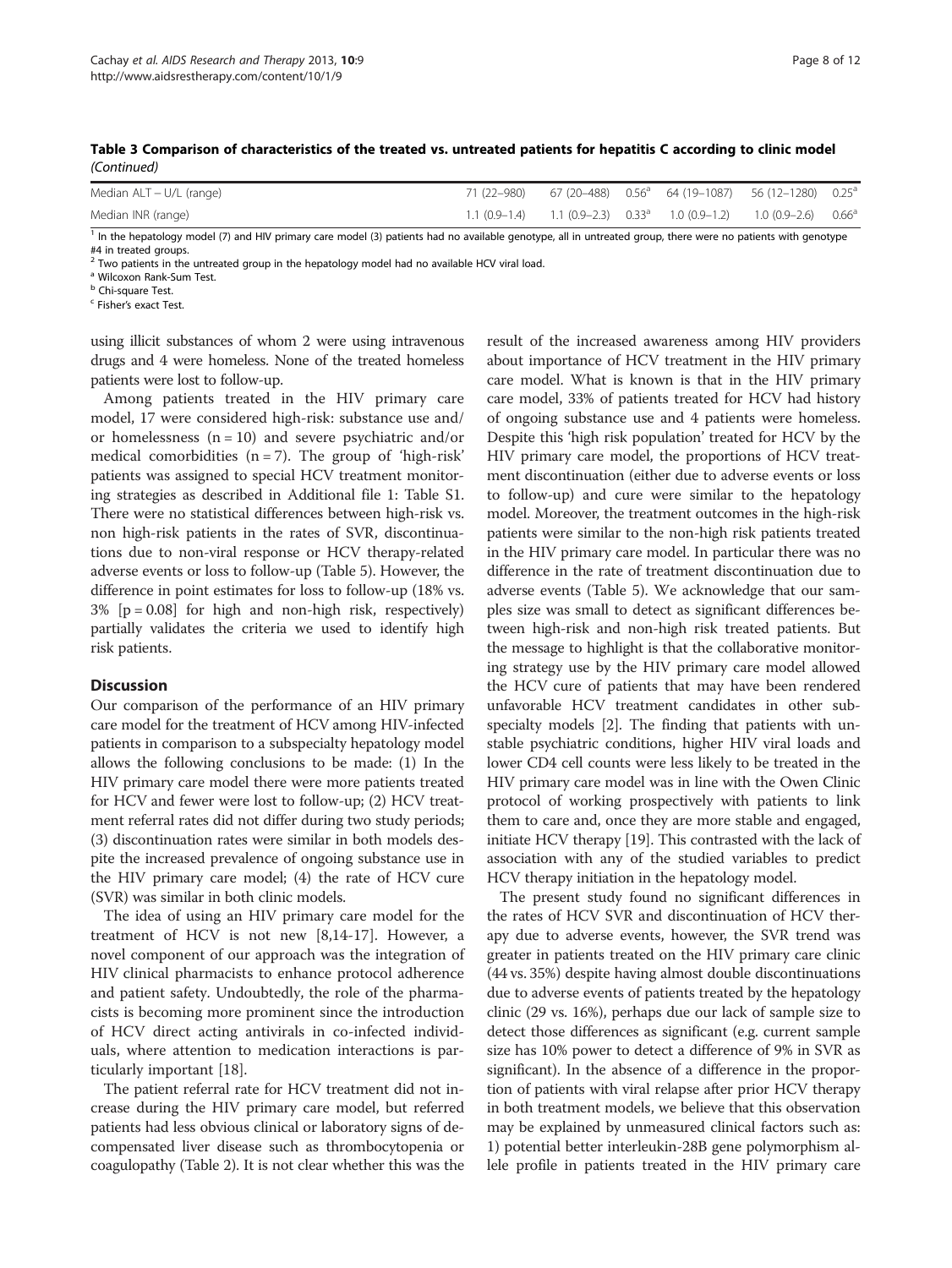## <span id="page-8-0"></span>Table 4 Predictors of Hepatitis C treatment among patients referred to the hepatology (n = 163) and HIV primary care models ( $n = 196$ ) in unadjusted and adjusted analyses

| Covariate                                             | Unadjusted        | $\pmb{P}$ | Adjusted       | P     |
|-------------------------------------------------------|-------------------|-----------|----------------|-------|
|                                                       | OR (95% CI)       | value     | OR (95% CI)    | value |
| Hepatitis C treatment                                 |                   |           |                |       |
| (HIV primary care vs. hepatology model)               | $1.7(1.0-2.9)$    | 0.04      | $1.6(0.9-2.8)$ | 0.08  |
| $CD4+$ cell count <sup>1</sup>                        |                   |           |                |       |
| $(≥400 \text{ vs.} < 400 \text{ cells/mm}^3)$         | $1.8(1.1 - 3.03)$ | 0.03      | $2.1(1.2-3.6)$ | 0.01  |
| Having detectable HIV load                            |                   |           |                |       |
| (≥400 vs. < 400 copies/mL)                            | $0.5(0.3-1.1)$    | 0.09      | $0.6(0.3-1.1)$ | 0.09  |
| On any psychiatry medications                         |                   |           |                |       |
| (any vs. none)                                        | $0.6(0.3-0.99)$   | 0.04      | $0.5(0.3-0.9)$ | 0.02  |
| Alanine aminotransferase levels                       |                   |           |                |       |
| $(263 \text{ vs.} < 63 \text{U/L})$                   | $1.9(1.2 - 2.9)$  | 0.002     | $1.4(0.8-2.3)$ | 0.3   |
| Any neuropsychiatry history                           |                   |           |                |       |
| (yes vs. no)                                          | $0.7$ $(0.4-1.2)$ | 0.17      |                |       |
| $Age - years$                                         |                   |           |                |       |
| Per year increase                                     | $1.0(0.9 - 1.03)$ | 0.88      |                |       |
| Sex - biological                                      |                   |           |                |       |
| (male vs. female)                                     | $1.2(0.6-2.3)$    | 0.65      |                |       |
| Race                                                  |                   |           |                |       |
| (white vs. non-white)                                 | $1.2(0.6-2.5)$    | 0.61      |                |       |
| Ethnicity:                                            |                   |           |                |       |
| (non-hispanic vs. hispanic)                           | $1.6(0.2 - 13.4)$ | 0.68      |                |       |
| HIV risk factors                                      |                   |           |                |       |
| Men having sex with men                               | Reference         |           |                |       |
| Heterosexual                                          | $1.6(0.9 - 3.2)$  | 0.14      |                |       |
| Intravenous drug use                                  | $0.4(0.1-3.6)$    | 0.44      |                |       |
| Hemophilia                                            | $1.3(0.3-5.1)$    | 0.68      |                |       |
| Combination                                           | $1.1 (0.5 - 2.1)$ | 0.86      |                |       |
| Hepatitis C genotype <sup>2</sup>                     |                   |           |                |       |
| $(1/4 \text{ vs. } 2/3)$                              | $0.8(0.4-1.5)$    | 0.50      |                |       |
| Liver biopsy scores <sup>3</sup>                      |                   |           |                |       |
| (Proportion F3-4 vs. F0-2)                            | $1.2(0.6-2.5)$    | 0.55      |                |       |
| Drugs or alcohol use within 3 months of               |                   |           |                |       |
| HCV evaluation <sup>4</sup>                           |                   |           |                |       |
| (yes vs. no)                                          | $0.7(0.4-1.3)$    | 0.24      |                |       |
| HCV load $-$ log <sub>10</sub> copies/mL <sup>5</sup> |                   |           |                |       |
| $(>6.33$ vs. $\leq 6.33$ )                            | $0.8$ $(0.5-1.4)$ | 0.46      |                |       |
| Hemoglobin levels                                     |                   |           |                |       |
| (>14.1 vs. ≤ 1 4.1 g/dL)                              | $1.5(0.8-2.6)$    | 0.13      |                |       |
| Platelet count                                        |                   |           |                |       |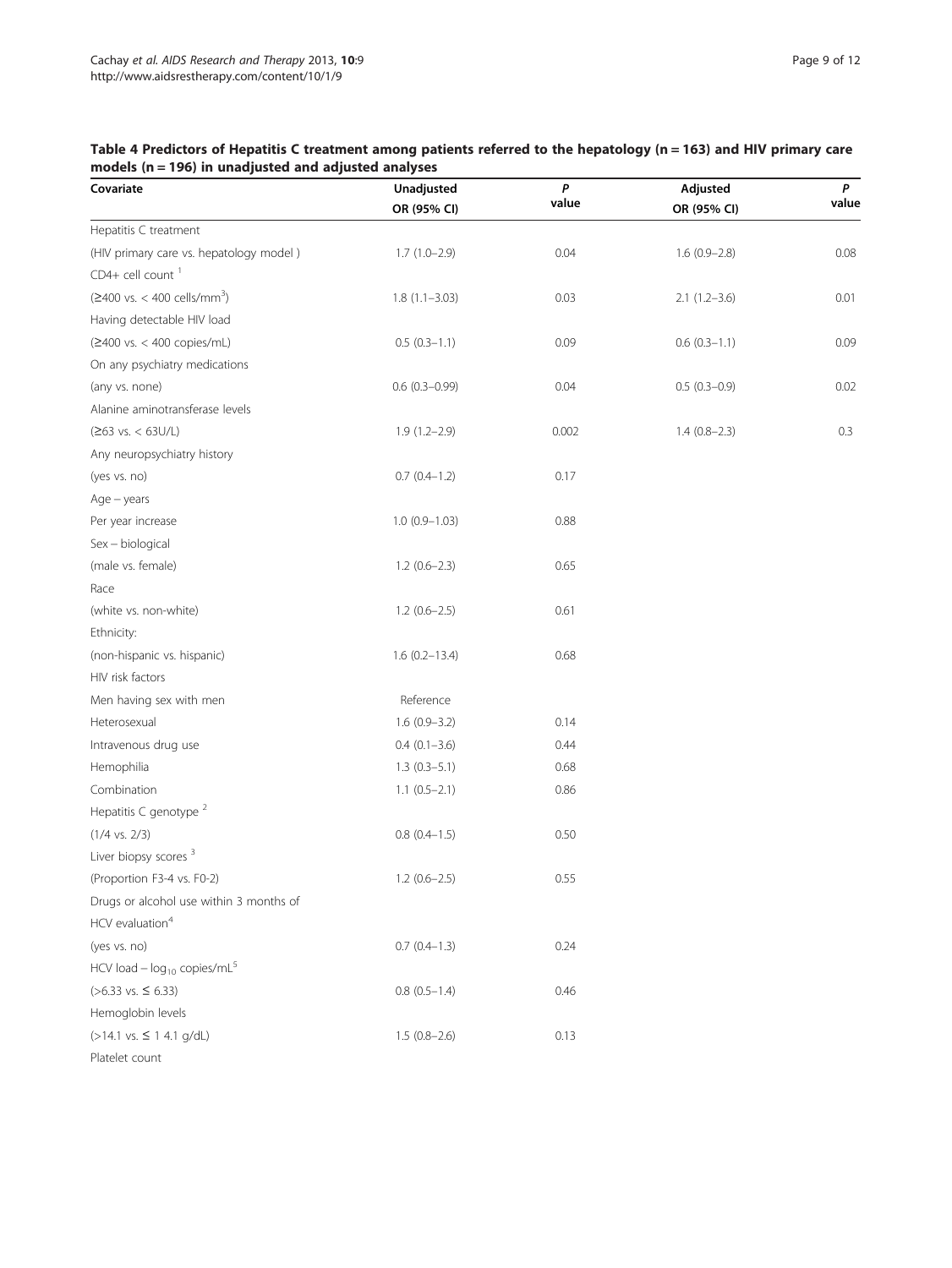#### <span id="page-9-0"></span>Table 4 Predictors of Hepatitis C treatment among patients referred to the hepatology (n = 163) and HIV primary care models (n = 196) in unadjusted and adjusted analyses (Continued)

| $(>139 \text{ vs. } \leq 139 - 1000 \text{/mm}^3)$ | $1.3(0.8-2.1)$ | 0.31 |
|----------------------------------------------------|----------------|------|
| <b>INR</b> levels                                  |                |      |
| $(>1.1$ vs. $\leq 1.1)$                            | $0.5(0.2-1.3)$ | 0.16 |

1 CD4+ counts available in 150 of 163 patients in the hepatology model and in all patients in HIV primary care model.

<sup>2</sup> HCV genotype was not available in seven patients in hepatology model and one in HIV primary care model.

<sup>3</sup> Liver biopsies: 70 in hepatology and 67 in HIV primary care models.

<sup>4</sup> No data available in 47 patients in the hepatology model and in 9 patients in the HIV primary care model.

<sup>5</sup> Two patients in the hepatology model had no available HCV viral load.

#### Table 5 Characteristics and outcomes of patients treated for hepatitis C in the HIV primary care model dichotomized according to risk category based on assigned HCV treatment monitoring group\*

| Clinic model                                                                       | High-risk           | Non-high-risk       | P                 |
|------------------------------------------------------------------------------------|---------------------|---------------------|-------------------|
|                                                                                    | $(n = 17)$          | $(n = 31)$          | value             |
| Median age - years (range)                                                         | 49 (19-61)          | 47 (33-61)          | $0.77^{a}$        |
| Sex: Male (%)                                                                      | 14 (82)             | 24 (77)             | 0.68 <sup>b</sup> |
| Race                                                                               |                     |                     |                   |
| White                                                                              | 13                  | 19                  | $0.14^{c}$        |
| Black                                                                              | 2                   | 11                  |                   |
| Other/unknown                                                                      | 2                   | 1                   |                   |
| Ethnicity                                                                          |                     |                     |                   |
| Hispanic                                                                           | $\overline{2}$      | 5                   | 0.68 <sup>c</sup> |
| Not-Hispanic                                                                       | 15                  | 26                  |                   |
| Median T CD4+ cell count - cells/mm <sup>3</sup> (range)                           | 515(130-1136)       | 529(170-1140)       | 0.55 <sup>a</sup> |
| Number with undetectable HIV load (%)                                              | 14 (82)             | 26 (84)             | 0.91 <sup>b</sup> |
| Hepatitis C genotype                                                               |                     |                     |                   |
| Genotype 1/4                                                                       | 13                  | 26                  | 0.53 <sup>b</sup> |
| Genotype 2/3                                                                       | $\overline{4}$      | 5                   |                   |
| Median HCV load - log <sub>10</sub> copies/mL (range)                              | $6.44(4.05 - 7.46)$ | $6.40(3.0 - 7.6)$   | 0.73 <sup>a</sup> |
| Liver biopsy scores <sup>1</sup>                                                   |                     |                     |                   |
| $FO-2$                                                                             | 4                   | 8                   | 0.51 <sup>c</sup> |
| F3,4                                                                               | 6                   | 7                   |                   |
| Median Hemoglobin levels - g/dL (range)                                            | 14.5(12.9-15.8)     | $14.4(12.1 - 16.6)$ | 0.63 <sup>a</sup> |
| Median Platelet count -1000/mm <sup>3</sup> (range)                                | 191(113-418)        | 227(119-402)        | 0.38 <sup>a</sup> |
| Median ALT - U/L (range)                                                           | 85(22-301)          | 56(19-1087)         | 0.08 <sup>a</sup> |
| <b>HCV treatment outcomes</b>                                                      |                     |                     |                   |
| Nº Patients with Sustained viral response (%)                                      | 5(29)               | 16(52)              | $0.14^b$          |
| Nº Patients who discontinued HCV therapy due to non-viral response (%)             | 2(12)               | 7(23)               | 0.36 <sup>b</sup> |
| Nº Patients who discontinued HCV therapy due to treatment-related side effects (%) | 6(35)               | 8(26)               | 0.49 <sup>b</sup> |
| Nº Patients lost to follow-up (%)                                                  | 3(18)               | 1(3)                | 0.08 <sup>b</sup> |

\* High-risk patients comprised patients with substance use and/or homelessness (n = 10) and severe psychiatry and/or medical comorbidities (n = 7).

<sup>1</sup> Liver biopsies were not performed in 6 patients with genotype 1 in the high-risk (n = 3) and non-high risk (n = 3) respectively.

<sup>a</sup> Wilcoxon Rank-Sum Test.

**b** Chi-square test.

<sup>c</sup> Fisher's exact test.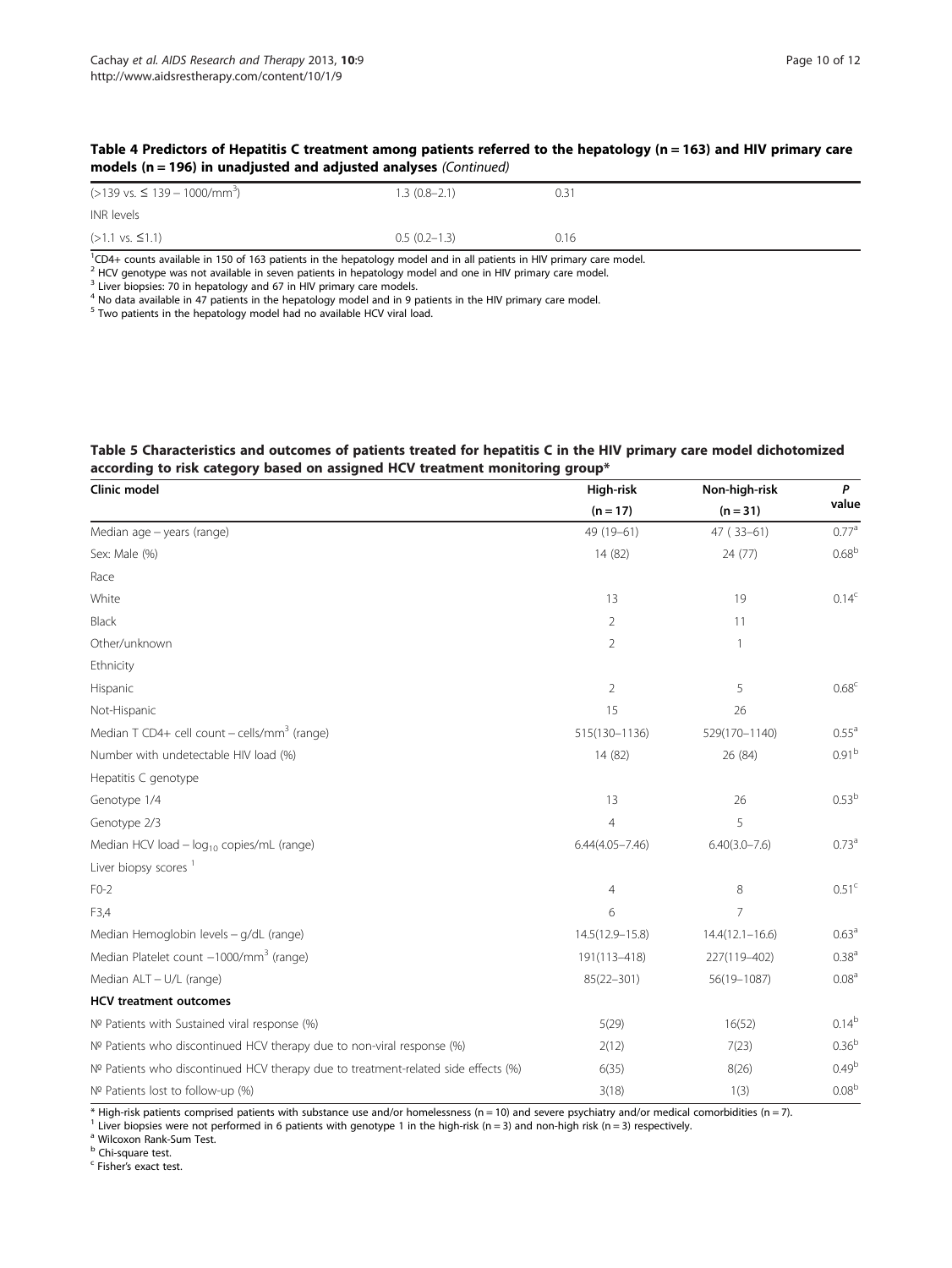<span id="page-10-0"></span>model [[20](#page-11-0)], since this test was not available in our institution at the time we performed study; 2) a positive effect of HIV primary care model in motivating patients while on HCV therapy that led to improved adherence and hence chances of cure in those who were able to tolerate HCV therapy [[21](#page-11-0)]. This study has important limitations. First, this was not a randomized clinical trial; rather the aim was to compare the performance of 2 clinic-based models with balanced and overall comparable study populations. Second, the HIV primary care model did not treat patients with advanced cirrhosis given that these individuals are more prone to develop severe adverse events. Thus, our findings do not apply to patients with advanced liver disease, who still stand to benefit from specialized care by hepatologists. Third, we cannot rule out that the increasing rates of HCV treatment initiation over time in the HIV primary care model could be the result of secular trends: (a) aging of cohort and more urgency for treatment, (albeit we found no difference in liver fibrosis scores in both cohorts when liver biopsies were performed); (b) concurrent emphasis in the literature of epidemiologic evidence that liver disease is one of the leading causes of death in HIV-infected people, which may have motivated more treatment [\[22\]](#page-11-0). It could be argued that HCV treatment uptake rate in the HIV primary care model was not ideal (25%). However, our reported HCV-treatment rates are higher than a recently reported aggressive program to engage HIV/HCV co-infected patients in care sponsored by the United States National Institutes of Health [\[23\]](#page-11-0) and similar to many European countries,[[24](#page-11-0)] despite the fact we had considerably less accrual time than other clinicbased studies [[16](#page-11-0)]. We believe that our study results underestimate the positive impact of the HIV primary care model in the HCV treatment uptake rate, since 23 patients in this model were excluded from the analysis because: (1) Three patients were still receiving HCV therapy and therefore we could not assess their final outcomes; (2) twenty patients who were staged and eligible for conventional HCV therapy within study period elected to wait for HCV protease inhibitors availability and initiated HCV treatment right before or after 30 July 2011, (Figure [1](#page-2-0)).

The fact that 10% of patients in both cohorts presented with advanced cirrhosis and were not eligible for HCV therapy highlights the importance of reducing disparities in access to HCV care in the HIV population [3,[25\]](#page-11-0). New HCV therapies offer higher chances of cure, simpler and hopefully less toxic regimens [[26,27](#page-11-0)]. However, to scale up HCV treatment among the HIV infected population, we will need an inclusive collaborative approach that reduces the negative referral bias of physicians when making HCV treatment decisions in vulnerable populations with ongoing barriers to care [[22,28,29\]](#page-11-0). We believe that the HIV primary care model could be useful in other settings and countries burdened by the high prevalence of HCV and difficult to treat urban, poor, marginalized populations that require both more efficacious HCV therapies and newer collaborative models of care such as the one described here [[30\]](#page-11-0).

In conclusion, in this exploratory analysis, the use of an HIV primary care model supported by pharmacists specialized in HIV care increased the number of patients who initiate and successfully finish HCV therapy with comparable virological outcomes to a subspecialty hepatology model, highlighting the importance of increasing the absolute number of HIV-infected patients treated for HCV at any given time.

## Additional files

[Additional file 1: Table S1.](http://www.biomedcentral.com/content/supplementary/1742-6405-10-9-S1.docx) Clinic visit schedule for HIV patients on HCV treatment based on their specific barriers and/or medical comorbidities (in weeks).

[Additional file 2: Table S2.](http://www.biomedcentral.com/content/supplementary/1742-6405-10-9-S2.docx) Minimal laboratory monitoring for HIV coinfected patients while on HCV treatment with pegylated Interferon and  $ribavarin<sup>1</sup>$  (time in weeks).

#### Competing interests

The authors have no conflict of interest.

#### Authors' contributions

EC Clinical care, IRB request supervision, study design, data collection, data analyses and manuscript preparation. LH, Clinical care, IRB preparation and submission, study design, data collection and data analyses. CB, BC study design, IRB request supervision and clinical care. FT & DW clinical care. Wm CM, study design, IRB submission supervision and data analyses. All authors read and approved the final manuscript.

#### Acknowledgements

We would like to thank Ms. Susan McOuillen for administrative assistance and Joe Montanez for providing substance counseling to our patients.

#### Funding

This work was supported in part by the Clinical Investigation Core of the University of California San Diego Center for AIDS Research [AI036214], the CFAR Network of Integrated Clinical Systems (CNICS) [R24 AI067039-01A1], and the Pacific AIDS Education and Training Center (PAETC). The funders had no role in study design, data collection and analysis, decision to publish, or preparation of the manuscript.

#### Author details

<sup>1</sup>Department of Medicine, Owen Clinic, University of California at San Diego, 200 W. Arbor Drive, San Diego, CA 92103-8681, USA. <sup>2</sup>Skaggs School of Pharmacy and Pharmaceutical Sciences, University of California at San Diego, San Diego, CA, USA. <sup>3</sup>Department of Medicine, Division of Infectious Diseases, University of California at San Diego, San Diego, CA, USA.

#### Received: 4 February 2013 Accepted: 21 March 2013 Published: 28 March 2013

#### References

- 1. Scott JD, Wald A, Kitahata M, et al: Hepatitis C virus is infrequently evaluated and treated in an urban HIV clinic population. AIDS Patient Care STDS 2009, 23:925–929.
- 2. Vellozzi C, Buchacz K, Baker R, et al: Treatment of hepatitis C virus (HCV) infection in patients coinfected with HIV in the HIV Outpatient Study (HOPS), 1999–2007. J Viral Hepat 2011, 18:316–324.
- 3. Reiberger T, Obermeier M, Payer BA, et al: Considerable under-treatment of chronic HCV infection in HIV patients despite acceptable sustained